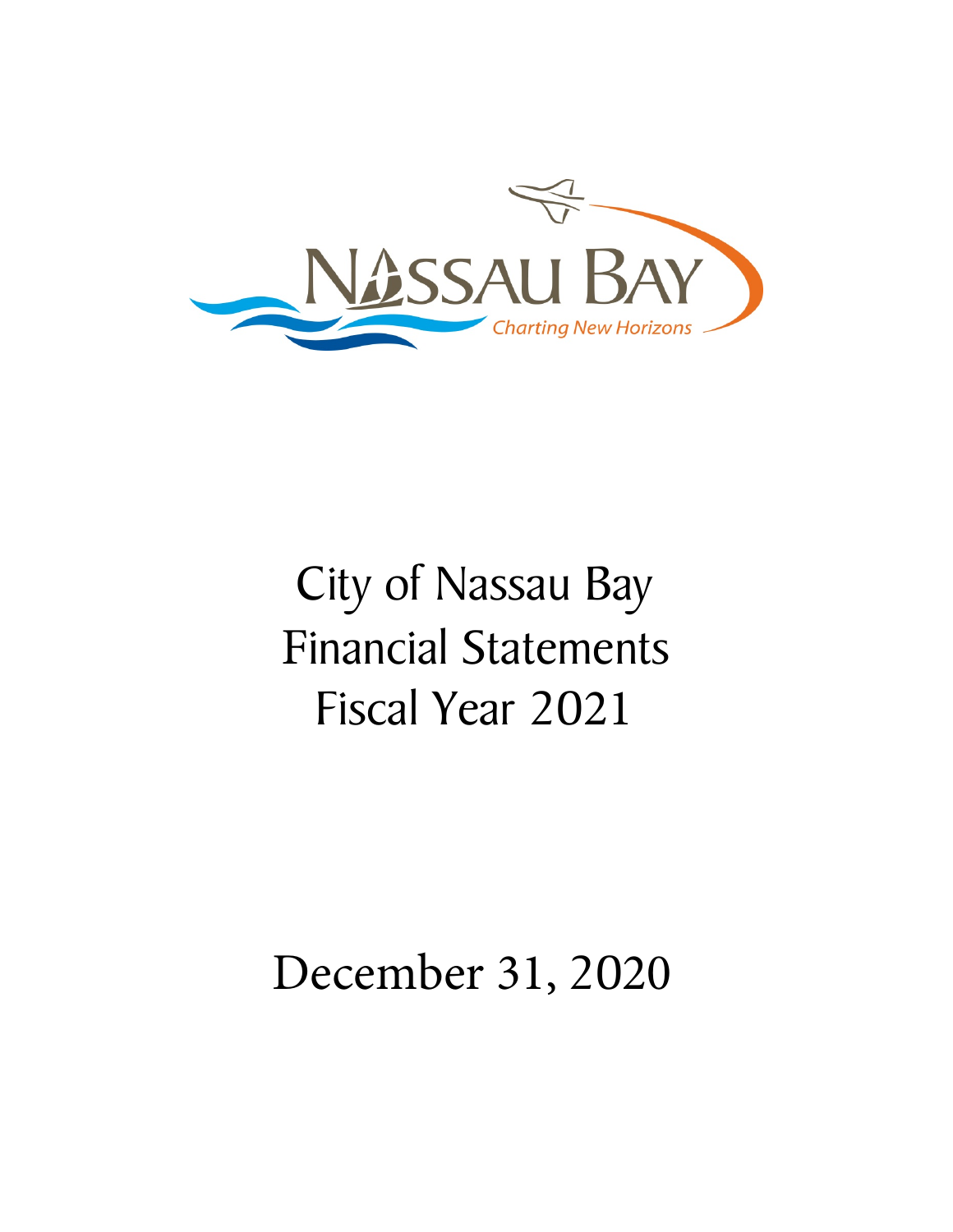#### **City of Nassau Bay Fiscal Year 2021**

## **Summary Financial Report**

**December-2020 (25% of the fiscal year completed)**

| <b>Adopted</b><br>12 Month<br><b>Received</b><br><b>December</b><br><b>Budget</b><br><b>Actual</b><br>or Spent<br>each year<br>No. Department<br><b>General Fund Revenue:</b><br>3,898,620<br>23%<br><b>Property Taxes</b><br>891,956<br>29%<br>12%<br><b>Franchise Fees</b><br>440,000<br>12%<br>53,365<br><b>Sales Taxes</b><br>510,000<br>10%<br>9%<br>49,057<br><b>Permits and Fees</b><br>173,100<br>64,489<br>37%<br>19%<br>85,620<br>18,343<br>21%<br>22%<br>Fines<br><b>Ambulance Fees</b><br>309,200<br>113,683<br>37%<br>35%<br><b>Other Revenue</b><br>346,926 *<br>92%<br>377,440<br>21%<br><b>Insurance Claims &amp; Rebates</b><br>3,000<br>0%<br>2%<br>4,000<br>6,362<br>159%<br>15%<br>Interest on Investments<br>From Other Funds<br>149,960<br>37,490<br>25%<br>25%<br>27%<br><b>Total Current Revenue</b><br>5,950,940<br>1,581,672<br>24%<br>0%<br>0%<br>Transfers (To) From<br>707,470<br>0%<br>Equity<br>0%<br>6,658,410<br>24%<br>22%<br><b>Total Revenue Budget</b><br>1,581,672<br>*67% of the Other Revenue line item is related to Cares Act Reimbursements 233K<br><b>General Fund Department Expenditures:</b><br>1 General & Administrative<br>27%<br>23%<br>1,580,820<br>423,291<br>17%<br>2 Building Department<br>312,880<br>53,056<br>18%<br>18%<br>3 Emergency Management<br>134,840<br>23,885<br>17%<br>4 Fire Department<br>347,700<br>21%<br>18%<br>74,447<br>5 Public Works<br>24%<br>468,620<br>113,010<br>21%<br>6 Parks and Recreation<br>452,280<br>85,120<br>19%<br>22%<br>24%<br>20%<br>7 Police Department<br>1,661,290<br>395,558<br>8 Sanitation & Recycling<br>17%<br>17%<br>243,210<br>40,474<br>9 Animal Control<br>23%<br>33,980<br>7,720<br>23%<br>90,000<br>51,067 **<br>57%<br>10 Contingency<br>14%<br>364,650<br>108,426<br>17%<br>11 Information Services<br>30%<br>22%<br>22%<br>12 Municipal Court<br>93,850<br>20,413<br>582,380<br>25%<br>22%<br>13 Emergency Medical Service<br>145,228<br>14 Fire Marshal<br>68,310<br>18%<br>11,955<br>17%<br>15 Planning & Development<br>1,000<br>175%<br>3%<br>1,748<br>17 Conference Center<br>222,600<br>25%<br>56,213<br>24%<br><b>Total General Fund Expenditures</b><br>6,658,410<br>24%<br>20%<br>1,611,610<br>*58% of the Contingency line item is related to COVID 30K<br><b>Water &amp; Sewer Fund Revenue:</b><br><b>Water Sales</b><br>12%<br>1,189,100<br>138,938<br>12%<br>11%<br>Sewer Charges<br>1,153,160<br>129,675<br>12%<br>$***$<br><b>Other Charges</b><br>351%<br>921,300<br>3,231,670<br>26%<br><b>Total Current Revenue</b><br>107%<br>3,263,560<br>12%<br>3,500,284<br>(155, 640)<br>0%<br>0%<br>Equity<br>113%<br>11%<br><b>Total W&amp;S Revenue Budget</b><br>3,107,920<br>3,500,284<br>*** 3M TX Waterworks & Sewer System Revenue Bonds, Series 2020<br><b>W&amp;S Fund Department Expenditures:</b><br>1 General & Administrative - Water & Sewer<br>27%<br>23%<br>1,352,420<br>362,504<br>869,730<br>63,002<br>7%<br>6%<br>2 Water Department<br>3 Sewer Department<br>694,500<br>49,410<br>7%<br>11%<br>****<br>4 Debt Service & Depreciation<br>76,230<br>40%<br>40%<br>191,270 |                                        | <b>FY21</b> | <b>FY21</b> | Percent | 5-Year Avg |
|-----------------------------------------------------------------------------------------------------------------------------------------------------------------------------------------------------------------------------------------------------------------------------------------------------------------------------------------------------------------------------------------------------------------------------------------------------------------------------------------------------------------------------------------------------------------------------------------------------------------------------------------------------------------------------------------------------------------------------------------------------------------------------------------------------------------------------------------------------------------------------------------------------------------------------------------------------------------------------------------------------------------------------------------------------------------------------------------------------------------------------------------------------------------------------------------------------------------------------------------------------------------------------------------------------------------------------------------------------------------------------------------------------------------------------------------------------------------------------------------------------------------------------------------------------------------------------------------------------------------------------------------------------------------------------------------------------------------------------------------------------------------------------------------------------------------------------------------------------------------------------------------------------------------------------------------------------------------------------------------------------------------------------------------------------------------------------------------------------------------------------------------------------------------------------------------------------------------------------------------------------------------------------------------------------------------------------------------------------------------------------------------------------------------------------------------------------------------------------------------------------------------------------------------------------------------------------------------------------------------------------------------------------------------------------------------------------------------------------------------------------------------------------------------------------------------------------------------------------------------------------------------------------------------------------------------------------------------------------------------------------------------------------------------------------------------------------------------------------------------------|----------------------------------------|-------------|-------------|---------|------------|
|                                                                                                                                                                                                                                                                                                                                                                                                                                                                                                                                                                                                                                                                                                                                                                                                                                                                                                                                                                                                                                                                                                                                                                                                                                                                                                                                                                                                                                                                                                                                                                                                                                                                                                                                                                                                                                                                                                                                                                                                                                                                                                                                                                                                                                                                                                                                                                                                                                                                                                                                                                                                                                                                                                                                                                                                                                                                                                                                                                                                                                                                                                                       |                                        |             |             |         |            |
|                                                                                                                                                                                                                                                                                                                                                                                                                                                                                                                                                                                                                                                                                                                                                                                                                                                                                                                                                                                                                                                                                                                                                                                                                                                                                                                                                                                                                                                                                                                                                                                                                                                                                                                                                                                                                                                                                                                                                                                                                                                                                                                                                                                                                                                                                                                                                                                                                                                                                                                                                                                                                                                                                                                                                                                                                                                                                                                                                                                                                                                                                                                       |                                        |             |             |         |            |
|                                                                                                                                                                                                                                                                                                                                                                                                                                                                                                                                                                                                                                                                                                                                                                                                                                                                                                                                                                                                                                                                                                                                                                                                                                                                                                                                                                                                                                                                                                                                                                                                                                                                                                                                                                                                                                                                                                                                                                                                                                                                                                                                                                                                                                                                                                                                                                                                                                                                                                                                                                                                                                                                                                                                                                                                                                                                                                                                                                                                                                                                                                                       |                                        |             |             |         |            |
|                                                                                                                                                                                                                                                                                                                                                                                                                                                                                                                                                                                                                                                                                                                                                                                                                                                                                                                                                                                                                                                                                                                                                                                                                                                                                                                                                                                                                                                                                                                                                                                                                                                                                                                                                                                                                                                                                                                                                                                                                                                                                                                                                                                                                                                                                                                                                                                                                                                                                                                                                                                                                                                                                                                                                                                                                                                                                                                                                                                                                                                                                                                       |                                        |             |             |         |            |
|                                                                                                                                                                                                                                                                                                                                                                                                                                                                                                                                                                                                                                                                                                                                                                                                                                                                                                                                                                                                                                                                                                                                                                                                                                                                                                                                                                                                                                                                                                                                                                                                                                                                                                                                                                                                                                                                                                                                                                                                                                                                                                                                                                                                                                                                                                                                                                                                                                                                                                                                                                                                                                                                                                                                                                                                                                                                                                                                                                                                                                                                                                                       |                                        |             |             |         |            |
|                                                                                                                                                                                                                                                                                                                                                                                                                                                                                                                                                                                                                                                                                                                                                                                                                                                                                                                                                                                                                                                                                                                                                                                                                                                                                                                                                                                                                                                                                                                                                                                                                                                                                                                                                                                                                                                                                                                                                                                                                                                                                                                                                                                                                                                                                                                                                                                                                                                                                                                                                                                                                                                                                                                                                                                                                                                                                                                                                                                                                                                                                                                       |                                        |             |             |         |            |
|                                                                                                                                                                                                                                                                                                                                                                                                                                                                                                                                                                                                                                                                                                                                                                                                                                                                                                                                                                                                                                                                                                                                                                                                                                                                                                                                                                                                                                                                                                                                                                                                                                                                                                                                                                                                                                                                                                                                                                                                                                                                                                                                                                                                                                                                                                                                                                                                                                                                                                                                                                                                                                                                                                                                                                                                                                                                                                                                                                                                                                                                                                                       |                                        |             |             |         |            |
|                                                                                                                                                                                                                                                                                                                                                                                                                                                                                                                                                                                                                                                                                                                                                                                                                                                                                                                                                                                                                                                                                                                                                                                                                                                                                                                                                                                                                                                                                                                                                                                                                                                                                                                                                                                                                                                                                                                                                                                                                                                                                                                                                                                                                                                                                                                                                                                                                                                                                                                                                                                                                                                                                                                                                                                                                                                                                                                                                                                                                                                                                                                       |                                        |             |             |         |            |
|                                                                                                                                                                                                                                                                                                                                                                                                                                                                                                                                                                                                                                                                                                                                                                                                                                                                                                                                                                                                                                                                                                                                                                                                                                                                                                                                                                                                                                                                                                                                                                                                                                                                                                                                                                                                                                                                                                                                                                                                                                                                                                                                                                                                                                                                                                                                                                                                                                                                                                                                                                                                                                                                                                                                                                                                                                                                                                                                                                                                                                                                                                                       |                                        |             |             |         |            |
|                                                                                                                                                                                                                                                                                                                                                                                                                                                                                                                                                                                                                                                                                                                                                                                                                                                                                                                                                                                                                                                                                                                                                                                                                                                                                                                                                                                                                                                                                                                                                                                                                                                                                                                                                                                                                                                                                                                                                                                                                                                                                                                                                                                                                                                                                                                                                                                                                                                                                                                                                                                                                                                                                                                                                                                                                                                                                                                                                                                                                                                                                                                       |                                        |             |             |         |            |
|                                                                                                                                                                                                                                                                                                                                                                                                                                                                                                                                                                                                                                                                                                                                                                                                                                                                                                                                                                                                                                                                                                                                                                                                                                                                                                                                                                                                                                                                                                                                                                                                                                                                                                                                                                                                                                                                                                                                                                                                                                                                                                                                                                                                                                                                                                                                                                                                                                                                                                                                                                                                                                                                                                                                                                                                                                                                                                                                                                                                                                                                                                                       |                                        |             |             |         |            |
|                                                                                                                                                                                                                                                                                                                                                                                                                                                                                                                                                                                                                                                                                                                                                                                                                                                                                                                                                                                                                                                                                                                                                                                                                                                                                                                                                                                                                                                                                                                                                                                                                                                                                                                                                                                                                                                                                                                                                                                                                                                                                                                                                                                                                                                                                                                                                                                                                                                                                                                                                                                                                                                                                                                                                                                                                                                                                                                                                                                                                                                                                                                       |                                        |             |             |         |            |
|                                                                                                                                                                                                                                                                                                                                                                                                                                                                                                                                                                                                                                                                                                                                                                                                                                                                                                                                                                                                                                                                                                                                                                                                                                                                                                                                                                                                                                                                                                                                                                                                                                                                                                                                                                                                                                                                                                                                                                                                                                                                                                                                                                                                                                                                                                                                                                                                                                                                                                                                                                                                                                                                                                                                                                                                                                                                                                                                                                                                                                                                                                                       |                                        |             |             |         |            |
|                                                                                                                                                                                                                                                                                                                                                                                                                                                                                                                                                                                                                                                                                                                                                                                                                                                                                                                                                                                                                                                                                                                                                                                                                                                                                                                                                                                                                                                                                                                                                                                                                                                                                                                                                                                                                                                                                                                                                                                                                                                                                                                                                                                                                                                                                                                                                                                                                                                                                                                                                                                                                                                                                                                                                                                                                                                                                                                                                                                                                                                                                                                       |                                        |             |             |         |            |
|                                                                                                                                                                                                                                                                                                                                                                                                                                                                                                                                                                                                                                                                                                                                                                                                                                                                                                                                                                                                                                                                                                                                                                                                                                                                                                                                                                                                                                                                                                                                                                                                                                                                                                                                                                                                                                                                                                                                                                                                                                                                                                                                                                                                                                                                                                                                                                                                                                                                                                                                                                                                                                                                                                                                                                                                                                                                                                                                                                                                                                                                                                                       |                                        |             |             |         |            |
|                                                                                                                                                                                                                                                                                                                                                                                                                                                                                                                                                                                                                                                                                                                                                                                                                                                                                                                                                                                                                                                                                                                                                                                                                                                                                                                                                                                                                                                                                                                                                                                                                                                                                                                                                                                                                                                                                                                                                                                                                                                                                                                                                                                                                                                                                                                                                                                                                                                                                                                                                                                                                                                                                                                                                                                                                                                                                                                                                                                                                                                                                                                       |                                        |             |             |         |            |
|                                                                                                                                                                                                                                                                                                                                                                                                                                                                                                                                                                                                                                                                                                                                                                                                                                                                                                                                                                                                                                                                                                                                                                                                                                                                                                                                                                                                                                                                                                                                                                                                                                                                                                                                                                                                                                                                                                                                                                                                                                                                                                                                                                                                                                                                                                                                                                                                                                                                                                                                                                                                                                                                                                                                                                                                                                                                                                                                                                                                                                                                                                                       |                                        |             |             |         |            |
|                                                                                                                                                                                                                                                                                                                                                                                                                                                                                                                                                                                                                                                                                                                                                                                                                                                                                                                                                                                                                                                                                                                                                                                                                                                                                                                                                                                                                                                                                                                                                                                                                                                                                                                                                                                                                                                                                                                                                                                                                                                                                                                                                                                                                                                                                                                                                                                                                                                                                                                                                                                                                                                                                                                                                                                                                                                                                                                                                                                                                                                                                                                       |                                        |             |             |         |            |
|                                                                                                                                                                                                                                                                                                                                                                                                                                                                                                                                                                                                                                                                                                                                                                                                                                                                                                                                                                                                                                                                                                                                                                                                                                                                                                                                                                                                                                                                                                                                                                                                                                                                                                                                                                                                                                                                                                                                                                                                                                                                                                                                                                                                                                                                                                                                                                                                                                                                                                                                                                                                                                                                                                                                                                                                                                                                                                                                                                                                                                                                                                                       |                                        |             |             |         |            |
|                                                                                                                                                                                                                                                                                                                                                                                                                                                                                                                                                                                                                                                                                                                                                                                                                                                                                                                                                                                                                                                                                                                                                                                                                                                                                                                                                                                                                                                                                                                                                                                                                                                                                                                                                                                                                                                                                                                                                                                                                                                                                                                                                                                                                                                                                                                                                                                                                                                                                                                                                                                                                                                                                                                                                                                                                                                                                                                                                                                                                                                                                                                       |                                        |             |             |         |            |
|                                                                                                                                                                                                                                                                                                                                                                                                                                                                                                                                                                                                                                                                                                                                                                                                                                                                                                                                                                                                                                                                                                                                                                                                                                                                                                                                                                                                                                                                                                                                                                                                                                                                                                                                                                                                                                                                                                                                                                                                                                                                                                                                                                                                                                                                                                                                                                                                                                                                                                                                                                                                                                                                                                                                                                                                                                                                                                                                                                                                                                                                                                                       |                                        |             |             |         |            |
|                                                                                                                                                                                                                                                                                                                                                                                                                                                                                                                                                                                                                                                                                                                                                                                                                                                                                                                                                                                                                                                                                                                                                                                                                                                                                                                                                                                                                                                                                                                                                                                                                                                                                                                                                                                                                                                                                                                                                                                                                                                                                                                                                                                                                                                                                                                                                                                                                                                                                                                                                                                                                                                                                                                                                                                                                                                                                                                                                                                                                                                                                                                       |                                        |             |             |         |            |
|                                                                                                                                                                                                                                                                                                                                                                                                                                                                                                                                                                                                                                                                                                                                                                                                                                                                                                                                                                                                                                                                                                                                                                                                                                                                                                                                                                                                                                                                                                                                                                                                                                                                                                                                                                                                                                                                                                                                                                                                                                                                                                                                                                                                                                                                                                                                                                                                                                                                                                                                                                                                                                                                                                                                                                                                                                                                                                                                                                                                                                                                                                                       |                                        |             |             |         |            |
|                                                                                                                                                                                                                                                                                                                                                                                                                                                                                                                                                                                                                                                                                                                                                                                                                                                                                                                                                                                                                                                                                                                                                                                                                                                                                                                                                                                                                                                                                                                                                                                                                                                                                                                                                                                                                                                                                                                                                                                                                                                                                                                                                                                                                                                                                                                                                                                                                                                                                                                                                                                                                                                                                                                                                                                                                                                                                                                                                                                                                                                                                                                       |                                        |             |             |         |            |
|                                                                                                                                                                                                                                                                                                                                                                                                                                                                                                                                                                                                                                                                                                                                                                                                                                                                                                                                                                                                                                                                                                                                                                                                                                                                                                                                                                                                                                                                                                                                                                                                                                                                                                                                                                                                                                                                                                                                                                                                                                                                                                                                                                                                                                                                                                                                                                                                                                                                                                                                                                                                                                                                                                                                                                                                                                                                                                                                                                                                                                                                                                                       |                                        |             |             |         |            |
|                                                                                                                                                                                                                                                                                                                                                                                                                                                                                                                                                                                                                                                                                                                                                                                                                                                                                                                                                                                                                                                                                                                                                                                                                                                                                                                                                                                                                                                                                                                                                                                                                                                                                                                                                                                                                                                                                                                                                                                                                                                                                                                                                                                                                                                                                                                                                                                                                                                                                                                                                                                                                                                                                                                                                                                                                                                                                                                                                                                                                                                                                                                       |                                        |             |             |         |            |
|                                                                                                                                                                                                                                                                                                                                                                                                                                                                                                                                                                                                                                                                                                                                                                                                                                                                                                                                                                                                                                                                                                                                                                                                                                                                                                                                                                                                                                                                                                                                                                                                                                                                                                                                                                                                                                                                                                                                                                                                                                                                                                                                                                                                                                                                                                                                                                                                                                                                                                                                                                                                                                                                                                                                                                                                                                                                                                                                                                                                                                                                                                                       |                                        |             |             |         |            |
|                                                                                                                                                                                                                                                                                                                                                                                                                                                                                                                                                                                                                                                                                                                                                                                                                                                                                                                                                                                                                                                                                                                                                                                                                                                                                                                                                                                                                                                                                                                                                                                                                                                                                                                                                                                                                                                                                                                                                                                                                                                                                                                                                                                                                                                                                                                                                                                                                                                                                                                                                                                                                                                                                                                                                                                                                                                                                                                                                                                                                                                                                                                       |                                        |             |             |         |            |
|                                                                                                                                                                                                                                                                                                                                                                                                                                                                                                                                                                                                                                                                                                                                                                                                                                                                                                                                                                                                                                                                                                                                                                                                                                                                                                                                                                                                                                                                                                                                                                                                                                                                                                                                                                                                                                                                                                                                                                                                                                                                                                                                                                                                                                                                                                                                                                                                                                                                                                                                                                                                                                                                                                                                                                                                                                                                                                                                                                                                                                                                                                                       |                                        |             |             |         |            |
|                                                                                                                                                                                                                                                                                                                                                                                                                                                                                                                                                                                                                                                                                                                                                                                                                                                                                                                                                                                                                                                                                                                                                                                                                                                                                                                                                                                                                                                                                                                                                                                                                                                                                                                                                                                                                                                                                                                                                                                                                                                                                                                                                                                                                                                                                                                                                                                                                                                                                                                                                                                                                                                                                                                                                                                                                                                                                                                                                                                                                                                                                                                       |                                        |             |             |         |            |
|                                                                                                                                                                                                                                                                                                                                                                                                                                                                                                                                                                                                                                                                                                                                                                                                                                                                                                                                                                                                                                                                                                                                                                                                                                                                                                                                                                                                                                                                                                                                                                                                                                                                                                                                                                                                                                                                                                                                                                                                                                                                                                                                                                                                                                                                                                                                                                                                                                                                                                                                                                                                                                                                                                                                                                                                                                                                                                                                                                                                                                                                                                                       |                                        |             |             |         |            |
|                                                                                                                                                                                                                                                                                                                                                                                                                                                                                                                                                                                                                                                                                                                                                                                                                                                                                                                                                                                                                                                                                                                                                                                                                                                                                                                                                                                                                                                                                                                                                                                                                                                                                                                                                                                                                                                                                                                                                                                                                                                                                                                                                                                                                                                                                                                                                                                                                                                                                                                                                                                                                                                                                                                                                                                                                                                                                                                                                                                                                                                                                                                       |                                        |             |             |         |            |
|                                                                                                                                                                                                                                                                                                                                                                                                                                                                                                                                                                                                                                                                                                                                                                                                                                                                                                                                                                                                                                                                                                                                                                                                                                                                                                                                                                                                                                                                                                                                                                                                                                                                                                                                                                                                                                                                                                                                                                                                                                                                                                                                                                                                                                                                                                                                                                                                                                                                                                                                                                                                                                                                                                                                                                                                                                                                                                                                                                                                                                                                                                                       |                                        |             |             |         |            |
|                                                                                                                                                                                                                                                                                                                                                                                                                                                                                                                                                                                                                                                                                                                                                                                                                                                                                                                                                                                                                                                                                                                                                                                                                                                                                                                                                                                                                                                                                                                                                                                                                                                                                                                                                                                                                                                                                                                                                                                                                                                                                                                                                                                                                                                                                                                                                                                                                                                                                                                                                                                                                                                                                                                                                                                                                                                                                                                                                                                                                                                                                                                       |                                        |             |             |         |            |
|                                                                                                                                                                                                                                                                                                                                                                                                                                                                                                                                                                                                                                                                                                                                                                                                                                                                                                                                                                                                                                                                                                                                                                                                                                                                                                                                                                                                                                                                                                                                                                                                                                                                                                                                                                                                                                                                                                                                                                                                                                                                                                                                                                                                                                                                                                                                                                                                                                                                                                                                                                                                                                                                                                                                                                                                                                                                                                                                                                                                                                                                                                                       |                                        |             |             |         |            |
|                                                                                                                                                                                                                                                                                                                                                                                                                                                                                                                                                                                                                                                                                                                                                                                                                                                                                                                                                                                                                                                                                                                                                                                                                                                                                                                                                                                                                                                                                                                                                                                                                                                                                                                                                                                                                                                                                                                                                                                                                                                                                                                                                                                                                                                                                                                                                                                                                                                                                                                                                                                                                                                                                                                                                                                                                                                                                                                                                                                                                                                                                                                       |                                        |             |             |         |            |
|                                                                                                                                                                                                                                                                                                                                                                                                                                                                                                                                                                                                                                                                                                                                                                                                                                                                                                                                                                                                                                                                                                                                                                                                                                                                                                                                                                                                                                                                                                                                                                                                                                                                                                                                                                                                                                                                                                                                                                                                                                                                                                                                                                                                                                                                                                                                                                                                                                                                                                                                                                                                                                                                                                                                                                                                                                                                                                                                                                                                                                                                                                                       |                                        |             |             |         |            |
|                                                                                                                                                                                                                                                                                                                                                                                                                                                                                                                                                                                                                                                                                                                                                                                                                                                                                                                                                                                                                                                                                                                                                                                                                                                                                                                                                                                                                                                                                                                                                                                                                                                                                                                                                                                                                                                                                                                                                                                                                                                                                                                                                                                                                                                                                                                                                                                                                                                                                                                                                                                                                                                                                                                                                                                                                                                                                                                                                                                                                                                                                                                       |                                        |             |             |         |            |
|                                                                                                                                                                                                                                                                                                                                                                                                                                                                                                                                                                                                                                                                                                                                                                                                                                                                                                                                                                                                                                                                                                                                                                                                                                                                                                                                                                                                                                                                                                                                                                                                                                                                                                                                                                                                                                                                                                                                                                                                                                                                                                                                                                                                                                                                                                                                                                                                                                                                                                                                                                                                                                                                                                                                                                                                                                                                                                                                                                                                                                                                                                                       |                                        |             |             |         |            |
|                                                                                                                                                                                                                                                                                                                                                                                                                                                                                                                                                                                                                                                                                                                                                                                                                                                                                                                                                                                                                                                                                                                                                                                                                                                                                                                                                                                                                                                                                                                                                                                                                                                                                                                                                                                                                                                                                                                                                                                                                                                                                                                                                                                                                                                                                                                                                                                                                                                                                                                                                                                                                                                                                                                                                                                                                                                                                                                                                                                                                                                                                                                       |                                        |             |             |         |            |
|                                                                                                                                                                                                                                                                                                                                                                                                                                                                                                                                                                                                                                                                                                                                                                                                                                                                                                                                                                                                                                                                                                                                                                                                                                                                                                                                                                                                                                                                                                                                                                                                                                                                                                                                                                                                                                                                                                                                                                                                                                                                                                                                                                                                                                                                                                                                                                                                                                                                                                                                                                                                                                                                                                                                                                                                                                                                                                                                                                                                                                                                                                                       |                                        |             |             |         |            |
|                                                                                                                                                                                                                                                                                                                                                                                                                                                                                                                                                                                                                                                                                                                                                                                                                                                                                                                                                                                                                                                                                                                                                                                                                                                                                                                                                                                                                                                                                                                                                                                                                                                                                                                                                                                                                                                                                                                                                                                                                                                                                                                                                                                                                                                                                                                                                                                                                                                                                                                                                                                                                                                                                                                                                                                                                                                                                                                                                                                                                                                                                                                       |                                        |             |             |         |            |
|                                                                                                                                                                                                                                                                                                                                                                                                                                                                                                                                                                                                                                                                                                                                                                                                                                                                                                                                                                                                                                                                                                                                                                                                                                                                                                                                                                                                                                                                                                                                                                                                                                                                                                                                                                                                                                                                                                                                                                                                                                                                                                                                                                                                                                                                                                                                                                                                                                                                                                                                                                                                                                                                                                                                                                                                                                                                                                                                                                                                                                                                                                                       |                                        |             |             |         |            |
|                                                                                                                                                                                                                                                                                                                                                                                                                                                                                                                                                                                                                                                                                                                                                                                                                                                                                                                                                                                                                                                                                                                                                                                                                                                                                                                                                                                                                                                                                                                                                                                                                                                                                                                                                                                                                                                                                                                                                                                                                                                                                                                                                                                                                                                                                                                                                                                                                                                                                                                                                                                                                                                                                                                                                                                                                                                                                                                                                                                                                                                                                                                       |                                        |             |             |         |            |
|                                                                                                                                                                                                                                                                                                                                                                                                                                                                                                                                                                                                                                                                                                                                                                                                                                                                                                                                                                                                                                                                                                                                                                                                                                                                                                                                                                                                                                                                                                                                                                                                                                                                                                                                                                                                                                                                                                                                                                                                                                                                                                                                                                                                                                                                                                                                                                                                                                                                                                                                                                                                                                                                                                                                                                                                                                                                                                                                                                                                                                                                                                                       |                                        |             |             |         |            |
|                                                                                                                                                                                                                                                                                                                                                                                                                                                                                                                                                                                                                                                                                                                                                                                                                                                                                                                                                                                                                                                                                                                                                                                                                                                                                                                                                                                                                                                                                                                                                                                                                                                                                                                                                                                                                                                                                                                                                                                                                                                                                                                                                                                                                                                                                                                                                                                                                                                                                                                                                                                                                                                                                                                                                                                                                                                                                                                                                                                                                                                                                                                       |                                        |             |             |         |            |
|                                                                                                                                                                                                                                                                                                                                                                                                                                                                                                                                                                                                                                                                                                                                                                                                                                                                                                                                                                                                                                                                                                                                                                                                                                                                                                                                                                                                                                                                                                                                                                                                                                                                                                                                                                                                                                                                                                                                                                                                                                                                                                                                                                                                                                                                                                                                                                                                                                                                                                                                                                                                                                                                                                                                                                                                                                                                                                                                                                                                                                                                                                                       |                                        |             |             |         |            |
|                                                                                                                                                                                                                                                                                                                                                                                                                                                                                                                                                                                                                                                                                                                                                                                                                                                                                                                                                                                                                                                                                                                                                                                                                                                                                                                                                                                                                                                                                                                                                                                                                                                                                                                                                                                                                                                                                                                                                                                                                                                                                                                                                                                                                                                                                                                                                                                                                                                                                                                                                                                                                                                                                                                                                                                                                                                                                                                                                                                                                                                                                                                       |                                        |             |             |         |            |
|                                                                                                                                                                                                                                                                                                                                                                                                                                                                                                                                                                                                                                                                                                                                                                                                                                                                                                                                                                                                                                                                                                                                                                                                                                                                                                                                                                                                                                                                                                                                                                                                                                                                                                                                                                                                                                                                                                                                                                                                                                                                                                                                                                                                                                                                                                                                                                                                                                                                                                                                                                                                                                                                                                                                                                                                                                                                                                                                                                                                                                                                                                                       |                                        |             |             |         |            |
|                                                                                                                                                                                                                                                                                                                                                                                                                                                                                                                                                                                                                                                                                                                                                                                                                                                                                                                                                                                                                                                                                                                                                                                                                                                                                                                                                                                                                                                                                                                                                                                                                                                                                                                                                                                                                                                                                                                                                                                                                                                                                                                                                                                                                                                                                                                                                                                                                                                                                                                                                                                                                                                                                                                                                                                                                                                                                                                                                                                                                                                                                                                       |                                        |             |             |         |            |
|                                                                                                                                                                                                                                                                                                                                                                                                                                                                                                                                                                                                                                                                                                                                                                                                                                                                                                                                                                                                                                                                                                                                                                                                                                                                                                                                                                                                                                                                                                                                                                                                                                                                                                                                                                                                                                                                                                                                                                                                                                                                                                                                                                                                                                                                                                                                                                                                                                                                                                                                                                                                                                                                                                                                                                                                                                                                                                                                                                                                                                                                                                                       | <b>Total W&amp;S Fund Expenditures</b> | 3,107,920   | 551,146     | 18%     | 18%        |

*\*\*\*\*74% of the Debt Service & Depreciation line item is related to Revenue Bond Issuance Costs 57K*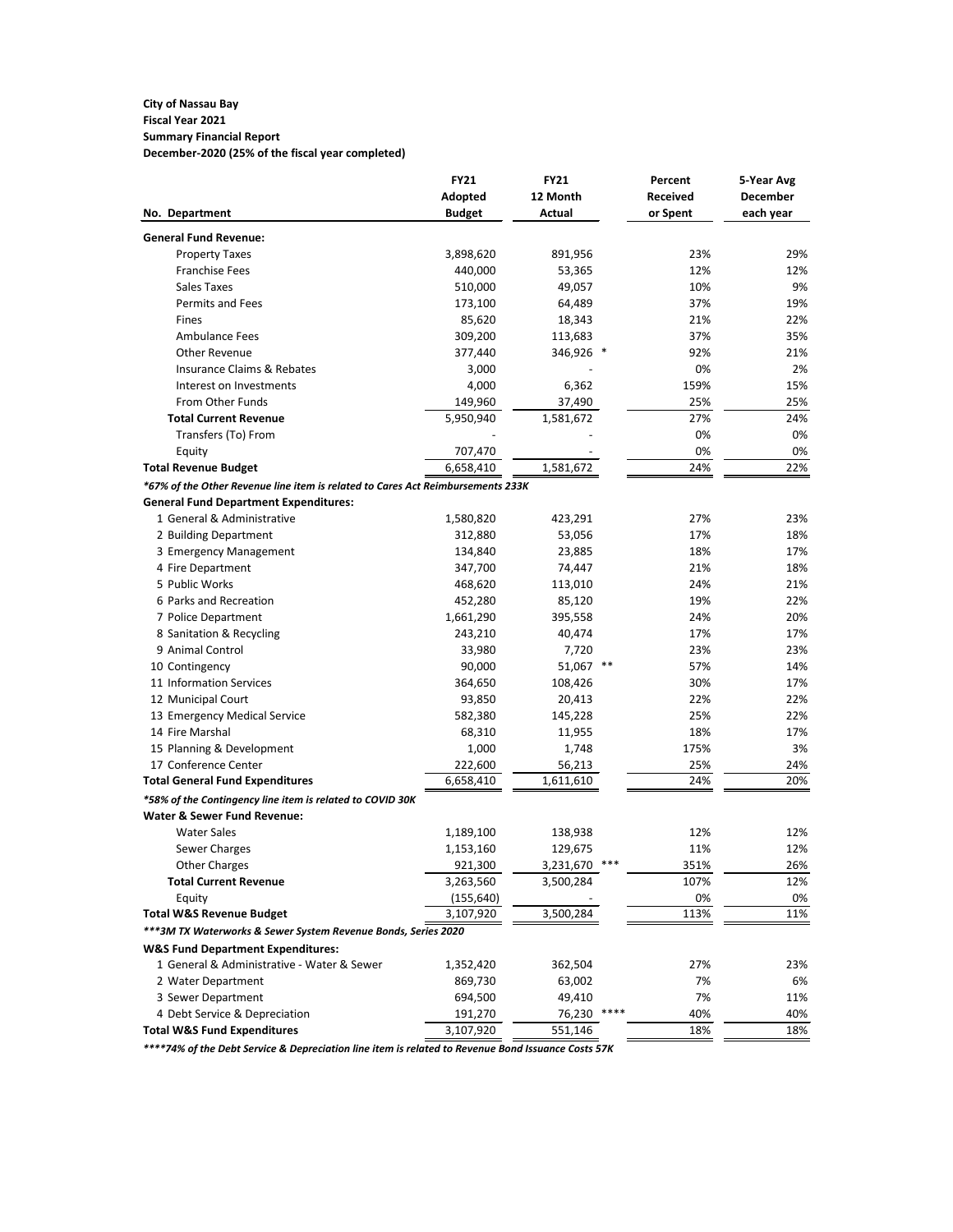## **City of Nassau Bay**

#### **Fiscal Year 2021 Summary Financial Report**

**December-2020 (25% of the fiscal year completed)**

|                                   | <b>FY21</b>   | <b>FY21</b>   | Percent         | 5-Year Avg      |
|-----------------------------------|---------------|---------------|-----------------|-----------------|
|                                   | Adopted       | 12 Month      | <b>Received</b> | <b>December</b> |
| No. Department                    | <b>Budget</b> | <b>Actual</b> | or Spent        | each year       |
| <b>Debt Service Fund - 04</b>     |               |               |                 |                 |
| Total Revenue + Equity            | 730,200       | 163,686       | 22%             | 23%             |
| <b>Total Expenditures</b>         | 730,200       | 358,081       | 49%             | 0%              |
| <b>Tourism Fund - 06</b>          |               |               |                 |                 |
| Total Revenue + Equity            | 996,500       | 22,765        | 2%              | 4%              |
| <b>Total Expenditures</b>         | 996,500       | 115,035       | 12%             | 13%             |
| Special Revenue & Grant Fund - 07 |               |               |                 |                 |
| Total Revenue + Equity            | 2,217,700     | 717,900       | 32%             | 7%              |
| <b>Total Expenditures</b>         | 2,217,700     | 766,695       | 35%             | 14%             |
| <b>Street Sales Tax Fund - 10</b> |               |               |                 |                 |
| Total Revenue + Equity            | 310,000       | 13,172        | 4%              | 4%              |
| <b>Total Expenditures</b>         | 310,000       |               | 0%              | 16%             |
| <b>Capital Projects Fund - 09</b> |               |               |                 |                 |
| Total Revenue + Equity            | 488,630       | 42,440        | 9%              | 5%              |
| <b>Total Expenditures</b>         | 488,630       | 67,825        | 14%             | 16%             |
| <b>Total Nassau Bay Budget</b>    | 14,509,360    | 3,470,391     | 24%             | 17%             |

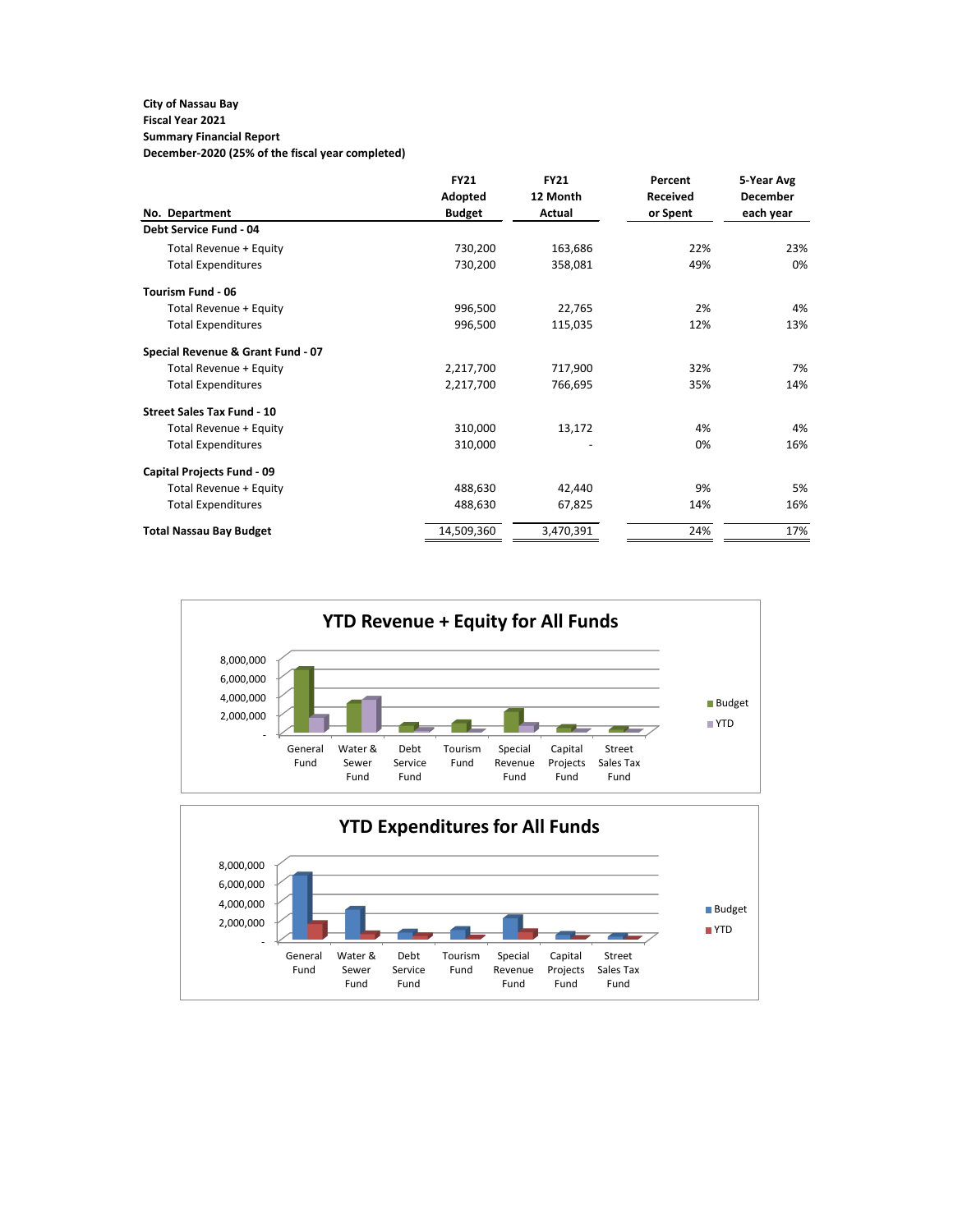#### **City of Nassau Bay Fiscal Year 2021 Summary Financial Report December-2020 (25% of the fiscal year completed)**

|                                                      | <b>FY21</b>      | <b>FY21</b>   | Percent         | 5-Year Avg      |  |  |
|------------------------------------------------------|------------------|---------------|-----------------|-----------------|--|--|
|                                                      | <b>Adopted</b>   | 12 Month      | <b>Received</b> | <b>December</b> |  |  |
| No. Department                                       | <b>Budget</b>    | <b>Actual</b> | or Spent        | each year       |  |  |
| <b>Combined Operating Funds Report:</b>              |                  |               |                 |                 |  |  |
| <b>Operating Revenue:</b>                            |                  |               |                 |                 |  |  |
| <b>General Fund</b>                                  | 5,950,940        | 1,581,672     | 27%             | 24%             |  |  |
| Water & Sewer Fund                                   | 3,263,560        | 3,500,284     | 107%            | 12%             |  |  |
| <b>Tourism Fund</b>                                  | 454,000          | 22,765        | 5%              | 6%              |  |  |
| Special Revenue Fund                                 | 2,108,310        | 717,900       | 34%             | 6%              |  |  |
| <b>Total Revenue</b>                                 | 11,776,810       | 5,822,621     | 49%             | 17%             |  |  |
| (Increase)/Decrease in Balance Forward Yr/Yr         |                  |               |                 |                 |  |  |
| <b>General Fund</b>                                  | 707,470          |               | 0%              | 0%              |  |  |
| Water & Sewer Fund                                   | (155, 640)       |               | 0%              | 0%              |  |  |
| <b>Tourism Fund</b>                                  | 542,500          |               | 0%              | 0%              |  |  |
| Special Revenue Fund                                 | 109,390          |               | 0%              | 0%              |  |  |
| <b>Total Balance Forward</b>                         | 1,203,720        |               | 0%              | 0%              |  |  |
|                                                      |                  |               |                 |                 |  |  |
| <b>Total Operating Rev &amp; Bal Forward</b>         | 12,980,530       | 5,822,621     | 45%             | 15%             |  |  |
| <b>Operating Expenditures:</b>                       |                  |               |                 |                 |  |  |
| <b>General Fund</b>                                  | 6,658,410        | 1,611,610     | 24%             | 20%             |  |  |
| Water & Sewer Fund                                   | 3,107,920        | 551,146       | 18%             | 18%             |  |  |
| <b>Tourism Fund</b>                                  | 996,500          | 115,035       | 12%             | 13%             |  |  |
| Special Revenue Fund                                 | 2,217,700        | 766,695       | 35%             | 14%             |  |  |
| <b>Total Operating Expenditures</b>                  | 12,980,530       | 3,044,486     | 23%             | 18%             |  |  |
| <b>Combined Capital Assets Funds:</b>                |                  |               |                 |                 |  |  |
| <b>Capital Assets Funds Revenue:</b>                 |                  |               |                 |                 |  |  |
| Debt Service Fund                                    | 697,130          | 163,686       | 23%             | 24%             |  |  |
| <b>Sales Tax Streets Fund</b>                        | 128,000          | 13,172        | 10%             | 10%             |  |  |
| <b>Capital Projects Fund</b>                         | 147,140          | 42,440        | 29%             | 7%              |  |  |
| <b>Total</b>                                         | 972,270          | 219,298       | 23%             | 14%             |  |  |
| (Increase)/Decrease in Balance Forward Yr/Yr         |                  |               |                 |                 |  |  |
| Debt Service Fund                                    | 33,070           |               | 0%              | 0%              |  |  |
| <b>Sales Tax Streets Fund</b>                        | 182,000          |               | 0%              | 0%              |  |  |
| Capital Projects Fund                                | 341,490          |               | 0%              | 0%              |  |  |
| <b>Total Balance Forward</b>                         | 556,560          |               | 0%              | 0%              |  |  |
|                                                      |                  |               |                 |                 |  |  |
| <b>Total Capital Assets Funds Revenue</b>            | 1,528,830        | 219,298       | 14%             | 10%             |  |  |
| <b>Capital Assets Funds Expenditures:</b>            |                  |               |                 |                 |  |  |
| Debt Service Fund                                    | 730,200          | 358,081       | 49%             | 0%              |  |  |
| <b>Sales Tax Streets Fund</b>                        | 310,000          |               | 0%              | 16%             |  |  |
| Capital Projects Fund                                | 488,630          | 67,825        | 14%             | 16%             |  |  |
| <b>Total Capital Assets Expenditures</b>             | 1,528,830        | 425,905       | 28%             | 12%             |  |  |
| <b>Total Nassau Bay Budget</b>                       | 14,509,360       | 3,470,391     | 24%             | 17%             |  |  |
| <b>End of Year Reserves - Budget</b>                 | <b>Operating</b> |               |                 |                 |  |  |
| <b>General Fund</b>                                  | 1,684,051        |               |                 |                 |  |  |
| Water & Sewer Fund                                   | 862,007          |               |                 |                 |  |  |
| <b>Tourism Fund</b>                                  | 946,853          |               |                 |                 |  |  |
| Special Revenue Fund                                 | 43,834           |               |                 |                 |  |  |
| <b>Total Operating End of Year Reserves - Budget</b> | 3,536,745        |               |                 |                 |  |  |
| <b>End of Year Reserves - Budget</b>                 | Capital          |               |                 |                 |  |  |
| Debt Service Fund                                    | 122,423          |               |                 |                 |  |  |
| <b>Sales Tax Streets Fund</b>                        | 557,172          |               |                 |                 |  |  |
| Capital Projects Fund                                | 35,037           |               |                 |                 |  |  |
| <b>Total Capital End of Year Reserves - Budget</b>   | 714,632          |               |                 |                 |  |  |
|                                                      |                  |               |                 |                 |  |  |
| <b>Total End of Year Reserves - Budget</b>           | 4,251,377        |               |                 |                 |  |  |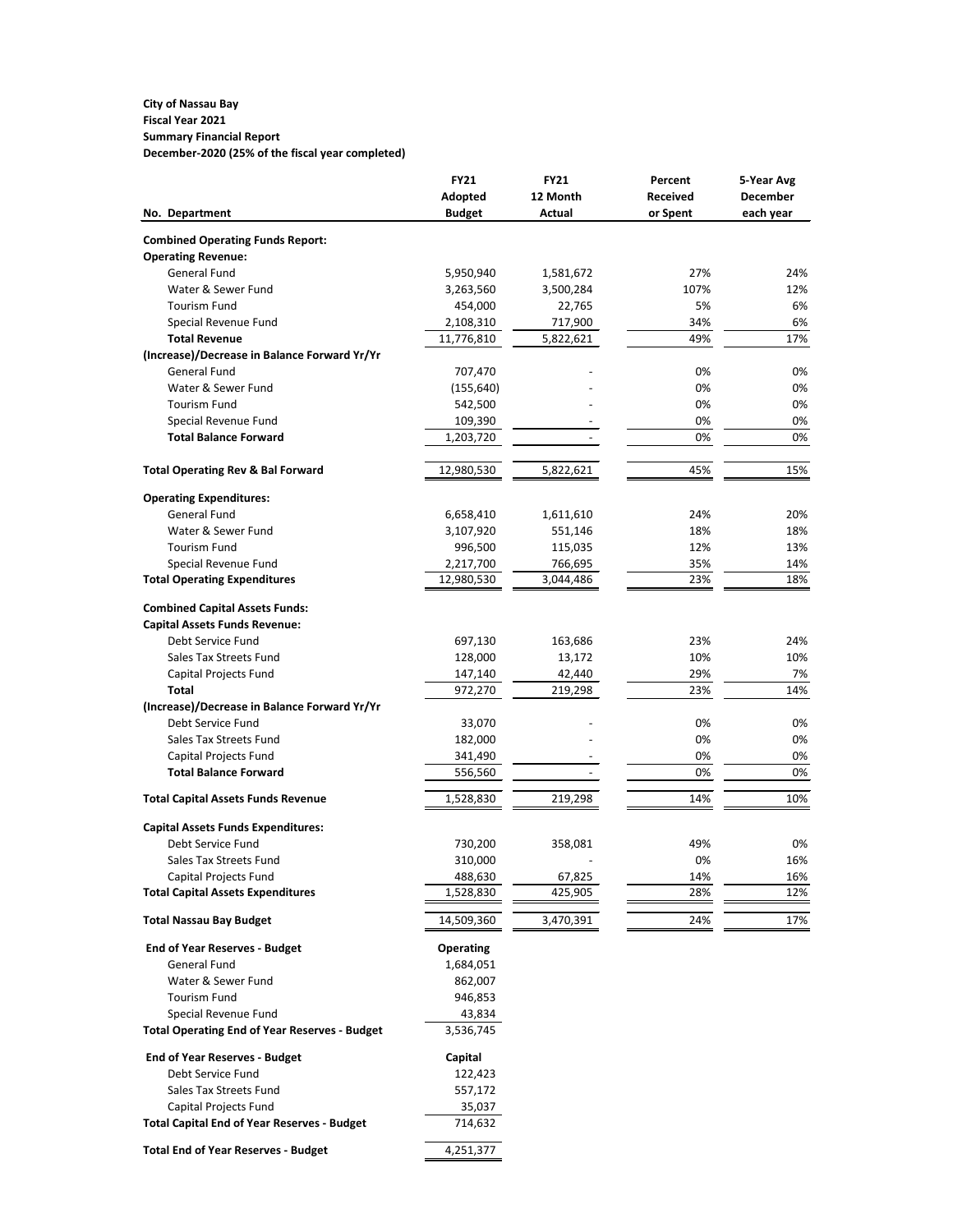## **December 31, 2020**

| <b>Fund</b>                | <b>Investments</b><br>12/1/2020 |                | <b>Additions</b> |                          | <b>Interest</b> |                | Withdrawals |                          | <b>Investments</b><br>12/31/2020 |              |
|----------------------------|---------------------------------|----------------|------------------|--------------------------|-----------------|----------------|-------------|--------------------------|----------------------------------|--------------|
| <b>General Fund</b>        | \$                              | 6,088.74       | \$               | $\overline{\phantom{a}}$ | \$              | 0.53           | \$          | $\blacksquare$           | \$                               | 6,089.27     |
| Water & Sewer Fund         | \$                              | 1,007.82       | \$               | $\overline{\phantom{a}}$ | \$              | ٠              | \$          | $\overline{\phantom{a}}$ | \$                               | 1,007.82     |
| Debt Service Fund          | \$                              | 93.47          | \$               | $\overline{\phantom{a}}$ | \$              | $\blacksquare$ | \$          | $\blacksquare$           | \$                               | 93.47        |
| <b>Tourism Fund</b>        | \$                              | 91.63          | \$               | $\blacksquare$           | \$              | $\blacksquare$ | \$          | ۰                        | \$                               | 91.63        |
| Special Rev. & Grants      | \$                              | 2.64           | \$               | $\overline{\phantom{a}}$ | \$              | ٠              | \$          | ۰.                       | \$                               | 2.64         |
| Capital Projects Fund      | \$                              | 102.51         | \$               | $\overline{\phantom{a}}$ | \$              | $\blacksquare$ | \$          | ۰                        | \$                               | 102.51       |
| <b>Street Sales Tax</b>    | \$                              | 21.76          | \$               | $\overline{\phantom{a}}$ | \$              | $\blacksquare$ | \$          | $\blacksquare$           | \$                               | 21.76        |
| Sub-Total                  | \$                              | 7,408.57       | \$               | $\blacksquare$           | \$              | 0.53           | \$          | ۰                        | \$                               | 7,409.10     |
| Nassau Bay Economic        |                                 |                |                  |                          |                 |                |             |                          |                                  |              |
| Development Corporation    | \$                              | 453,151.07     | \$               | 52,248.12                | \$              | 36.98          | \$          | 103,250.00               | \$                               | 402,186.17   |
| TWDB 2020 Escrow           | \$                              | 2,614,901.79   | \$               | $\overline{\phantom{a}}$ | \$              | 201.88         | \$          | $\blacksquare$           | \$                               | 2,615,103.67 |
| TIRZ Revenue - RDA Equity  | \$                              | $\blacksquare$ | \$               |                          | \$              | $\blacksquare$ | \$          | $\blacksquare$           | \$                               |              |
| Sub-Total                  | \$                              | 3,068,052.86   | \$               | 52,248.12                | \$              | 238.86         | \$          | 103,250.00               | \$                               | 3,017,289.84 |
| <b>TexPool Grand Total</b> | \$                              | 3,075,461.43   | \$               | 52,248.12                | \$              | 239.39         | \$          | 103,250.00               | \$                               | 3,024,698.94 |

**TexPool Investments**

Texpool's weighted average maturity (\*) was 34 days and the average interest rate was .0909%.

*(\*) TexPool WAM Days (2) To arrive at weighted average maturity, the maturity of floating rate and variable rate securities*  was deemed to be the final maturity of such securities.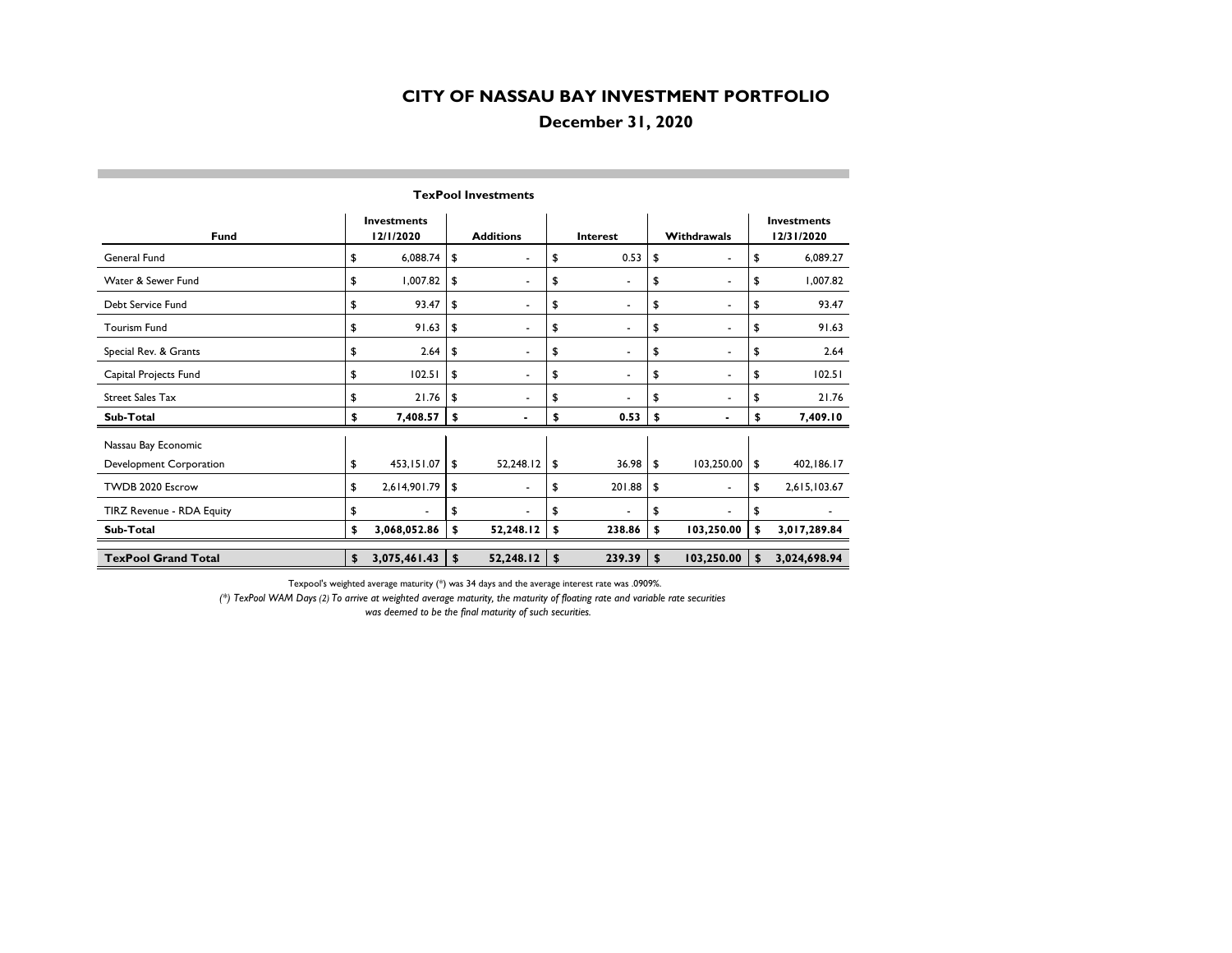## **December 31, 2020**

|                           |                                 |                           | Lugic investments        |                      |                                |                                  |  |  |
|---------------------------|---------------------------------|---------------------------|--------------------------|----------------------|--------------------------------|----------------------------------|--|--|
| <b>Fund</b>               | <b>Investments</b><br>12/1/2020 |                           | <b>Additions</b>         | <b>Interest</b>      | <b>Withdrawals</b>             | <b>Investments</b><br>12/31/2020 |  |  |
| <b>General Fund</b>       | \$<br>66,088.03                 | \$                        | 18,750.00                | \$<br>8.52           | \$<br>18,750.00                | \$<br>66,096.55                  |  |  |
| Water & Sewer Fund        | \$<br>142, 112.42               | \$                        | ۰                        | \$<br>18.15          | \$<br>$\overline{\phantom{a}}$ | \$<br>142,130.57                 |  |  |
| Debt Service Fund         | \$<br>151,476.48                | \$                        | 88,995.00                | \$<br>19.10          | \$<br>238,995.00               | \$<br>1,495.58                   |  |  |
| <b>Tourism Fund</b>       | \$<br>51,806.40                 | \$                        | 150,000.00               | \$<br>7.24           | \$<br>$\overline{\phantom{a}}$ | \$<br>201,813.64                 |  |  |
| Special Rev. & Grants     | \$<br>$\blacksquare$            | \$                        | ٠                        | \$<br>$\blacksquare$ | \$<br>$\blacksquare$           | \$                               |  |  |
| Capital Projects Fund     | \$<br>36,532.26                 | \$                        | $\blacksquare$           | \$<br>4.67           | \$<br>$\blacksquare$           | \$<br>36,536.93                  |  |  |
| <b>Street Sales Tax</b>   | \$<br>78,331.59                 | \$                        | ä,                       | \$<br>10.01          | \$                             | \$<br>78,341.60                  |  |  |
| Sub-Total                 | \$<br>526,347.18                | \$                        | 257,745.00               | \$<br>67.69          | \$<br>257,745.00               | \$<br>526,414.87                 |  |  |
| Nassau Bay Economic       |                                 |                           |                          |                      |                                |                                  |  |  |
| Development Corporation   | \$<br>$\blacksquare$            | \$                        | $\blacksquare$           | \$<br>$\blacksquare$ | \$<br>$\blacksquare$           | \$                               |  |  |
| Nassau Bay Tax Increment  |                                 |                           |                          |                      |                                |                                  |  |  |
| Reinvestment Zone No. I   | \$<br>$\blacksquare$            | \$                        | $\blacksquare$           | \$<br>$\blacksquare$ | \$<br>$\blacksquare$           | \$                               |  |  |
| TIRZ Revenue - RDA Equity | \$<br>$\overline{\phantom{a}}$  | \$                        | $\overline{\phantom{0}}$ | \$<br>۰              | \$<br>$\blacksquare$           | \$                               |  |  |
| Sub-Total                 | \$                              | \$                        |                          | \$                   | \$                             | \$                               |  |  |
| <b>Logic Grand Total</b>  | \$<br>526,347.18                | $\boldsymbol{\mathsf{s}}$ | 257,745.00               | \$<br>67.69          | \$<br>257,745.00               | \$<br>526,414.87                 |  |  |

**Logic Investments**

Logic's weighted average maturity (\*) was 55 days and the average interest rate was .1504%.

*(\*) Logic WAM Days To arrive at weighted average maturity, the maturity of floating rate and variable rate securities* 

 *was deemed to be the final maturity of such securities.*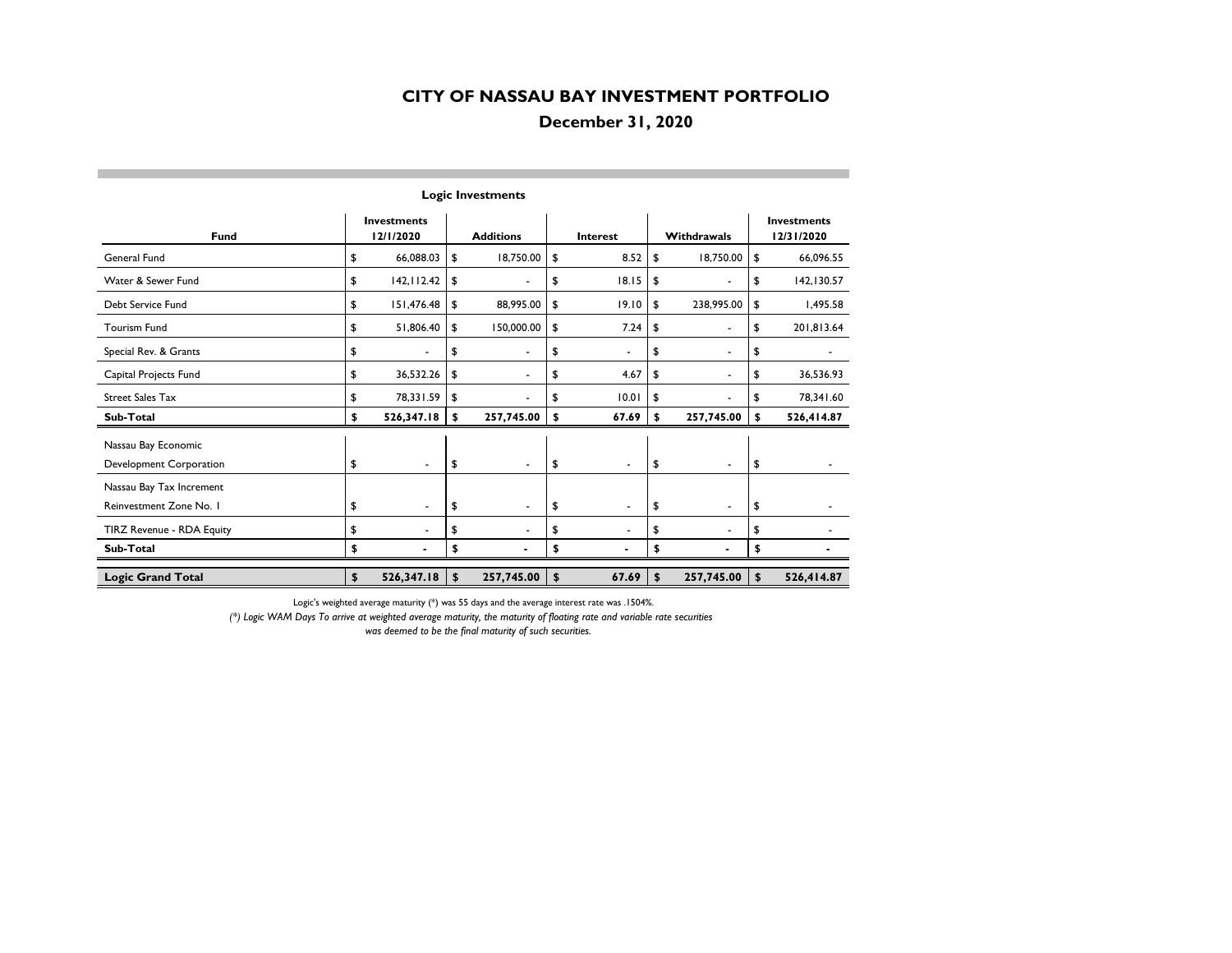## **December 31, 2020**

#### **Allegiance Bank - DDA & Grant**

DDA Minimum Balance - Qualifies the City for a 1.00 earnings credit on account analysis fees

| DDA                    |     | 400,000.00 |
|------------------------|-----|------------|
| <b>Elevation Grant</b> | -\$ | 157,301.61 |

#### **Allegiance Bank - MMA**

|                                                | Interest Rate 0.50% |                                 |    |                          |                           |                          |    |                          |    |                                  |  |  |  |  |
|------------------------------------------------|---------------------|---------------------------------|----|--------------------------|---------------------------|--------------------------|----|--------------------------|----|----------------------------------|--|--|--|--|
| <b>Fund</b>                                    |                     | <b>Investments</b><br>12/1/2020 |    | <b>Additions</b>         |                           | <b>Interest</b>          |    | <b>Withdrawals</b>       |    | <b>Investments</b><br>12/31/2020 |  |  |  |  |
| General Fund                                   | \$                  | 323, 120.21                     | \$ | 225,000.00               | \$                        | 160.90                   | \$ | 263,979.33               | \$ | 284,301.78                       |  |  |  |  |
| Water & Sewer Fund                             | \$                  | 1,169,318.69                    | \$ | 128,893.15               | \$                        | 496.96                   | \$ | $\blacksquare$           | \$ | 1,298,708.80                     |  |  |  |  |
| Debt Service Fund                              | \$                  | 1,049.84                        | \$ | -                        | \$                        | 0.45                     | \$ | $\blacksquare$           | \$ | 1,050.29                         |  |  |  |  |
| <b>Tourism Fund</b>                            | \$                  | 495,583.61                      | \$ | 255,812.62               | \$                        | 213.37                   | \$ | $\overline{\phantom{a}}$ | \$ | 751,609.60                       |  |  |  |  |
| Special Rev. & Grants                          | \$                  | 2,925.45                        | \$ | ٠                        | \$                        | 1.24                     | \$ | $\blacksquare$           | \$ | 2,926.69                         |  |  |  |  |
| Capital Projects Fund                          | \$                  | 293,667.64                      | \$ | 17,009.27                | \$                        | 124.60                   | \$ | $\blacksquare$           | \$ | 310,801.51                       |  |  |  |  |
| <b>Street Sales Tax</b>                        | \$                  | 682,041.21                      | \$ | 12,264.29                | \$                        | 289.01                   | \$ | $\blacksquare$           | \$ | 694,594.51                       |  |  |  |  |
| Sub-Total                                      | \$                  | 2,967,706.65                    | \$ | 638,979.33               | \$                        | 1,286.53                 | \$ | 263,979.33               | \$ | 3,343,993.18                     |  |  |  |  |
| Nassau Bay Economic<br>Development Corporation | \$                  | $\blacksquare$                  | \$ | $\blacksquare$           | \$                        | $\blacksquare$           | \$ | $\blacksquare$           | \$ |                                  |  |  |  |  |
| Nassau Bay Tax Increment                       |                     |                                 |    |                          |                           |                          |    |                          |    |                                  |  |  |  |  |
| Reinvestment Zone No. I                        | \$                  | $\overline{\phantom{a}}$        | \$ | $\overline{\phantom{a}}$ | \$                        | $\overline{\phantom{0}}$ | \$ | $\blacksquare$           | \$ |                                  |  |  |  |  |
| <b>TIRZ Revenue - RDA Equity</b>               | \$                  |                                 | \$ | ۰                        | \$                        | Ĭ.                       | \$ | $\blacksquare$           | \$ |                                  |  |  |  |  |
| Sub-Total                                      | \$                  | $\blacksquare$                  | \$ |                          | \$                        | $\blacksquare$           | \$ |                          | \$ |                                  |  |  |  |  |
| <b>MMA Grand Total</b>                         | \$                  | 2,967,706.65                    | \$ | 638,979.33               | $\boldsymbol{\mathsf{s}}$ | 1,286.53                 | \$ | 263,979.33               | \$ | 3,343,993.18                     |  |  |  |  |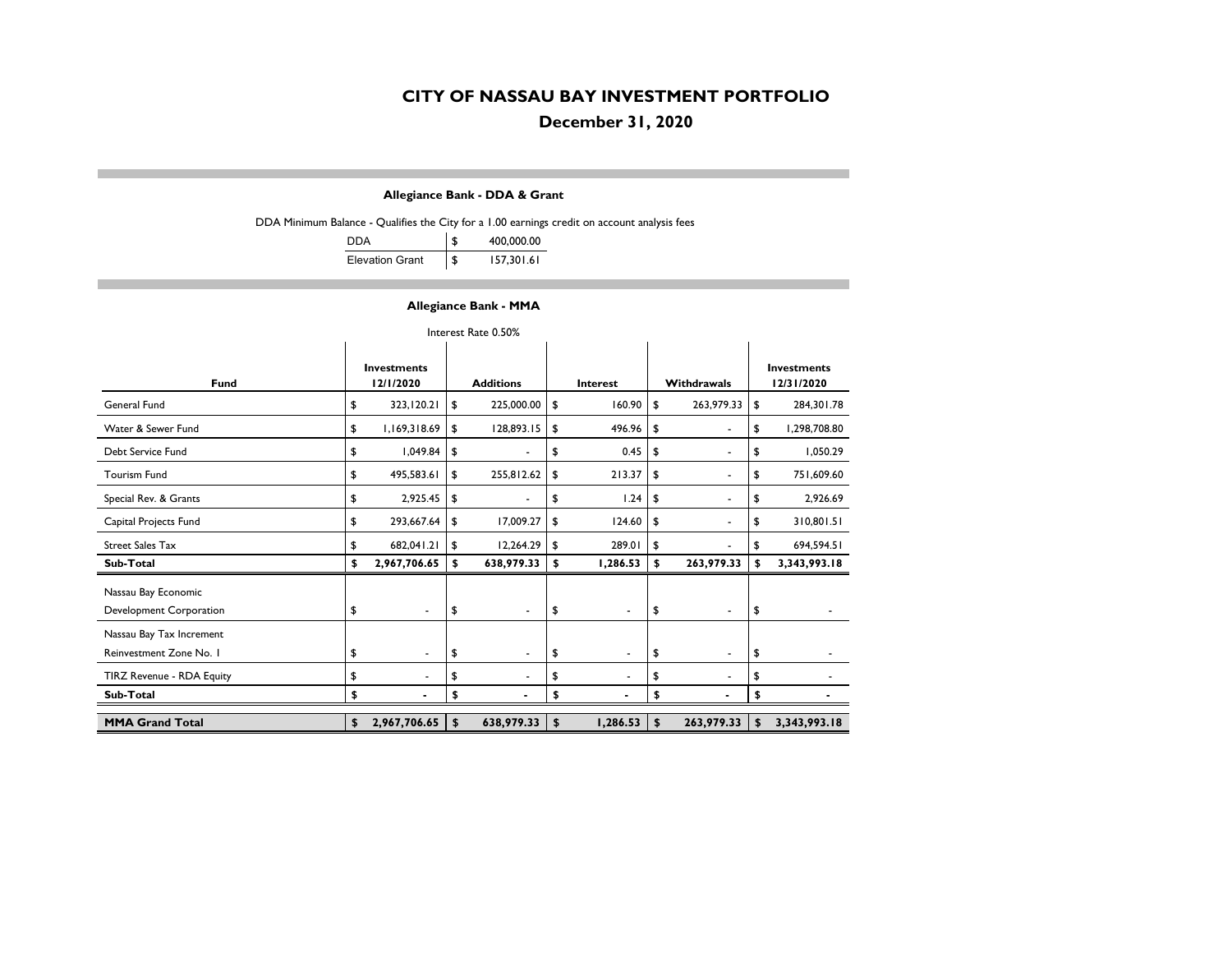**December 31, 2020**

#### **Allegiance Bank - Int. Bearing Sweep Acct.**

| Sweep Account to collect all excess over \$400,000 minimum in DDA |      |            |  |
|-------------------------------------------------------------------|------|------------|--|
| Weighted Average                                                  | - \$ | 284,656.48 |  |
| Ending Balance as of 12/31/2020                                   | - \$ | 418,599.35 |  |
| Interest Rate                                                     |      | 0.20%      |  |
| Interest Earned $\vert \mathcal{S} \vert$                         |      | 48.22      |  |

|                           | <b>Investments</b> |            |               |                 | <b>Investments</b> |
|---------------------------|--------------------|------------|---------------|-----------------|--------------------|
| <b>Fund</b>               |                    | 12/1/2020  |               | <b>Interest</b> | 12/31/2020         |
| General Fund              | \$                 |            | \$            |                 | \$                 |
| Water & Sewer Fund        | \$                 |            | \$            |                 | \$                 |
| Debt Service Fund         | \$                 |            | \$            | 41.25           | \$<br>358,080.50   |
| <b>Tourism Fund</b>       | \$                 | 217,618.28 | \$            | 6.97            | \$<br>60,518.85    |
| Special Rev. & Grants     | \$                 |            | \$            |                 | \$                 |
| Capital Projects Fund     | \$                 |            | \$            |                 | \$                 |
| <b>Street Sales Tax</b>   | \$                 |            | \$            |                 | \$                 |
| <b>Sub-Total</b>          | \$                 | 217,618.28 | \$            | 48.22           | \$<br>418,599.35   |
| Nassau Bay Economic       |                    |            |               |                 |                    |
| Development Corporation   | \$                 |            | \$            |                 | \$                 |
| Nassau Bay Tax Increment  |                    |            |               |                 |                    |
| Reinvestment Zone No. I   | \$                 |            | \$            | $\blacksquare$  | \$                 |
| TIRZ Revenue - RDA Equity | \$                 |            | \$            |                 | \$                 |
| Sub-Total                 | \$                 |            | \$            |                 | \$                 |
| <b>Sweep Grand Total</b>  | \$                 | 217,618.28 | $\frac{1}{2}$ | 48.22           | \$<br>418,599.35   |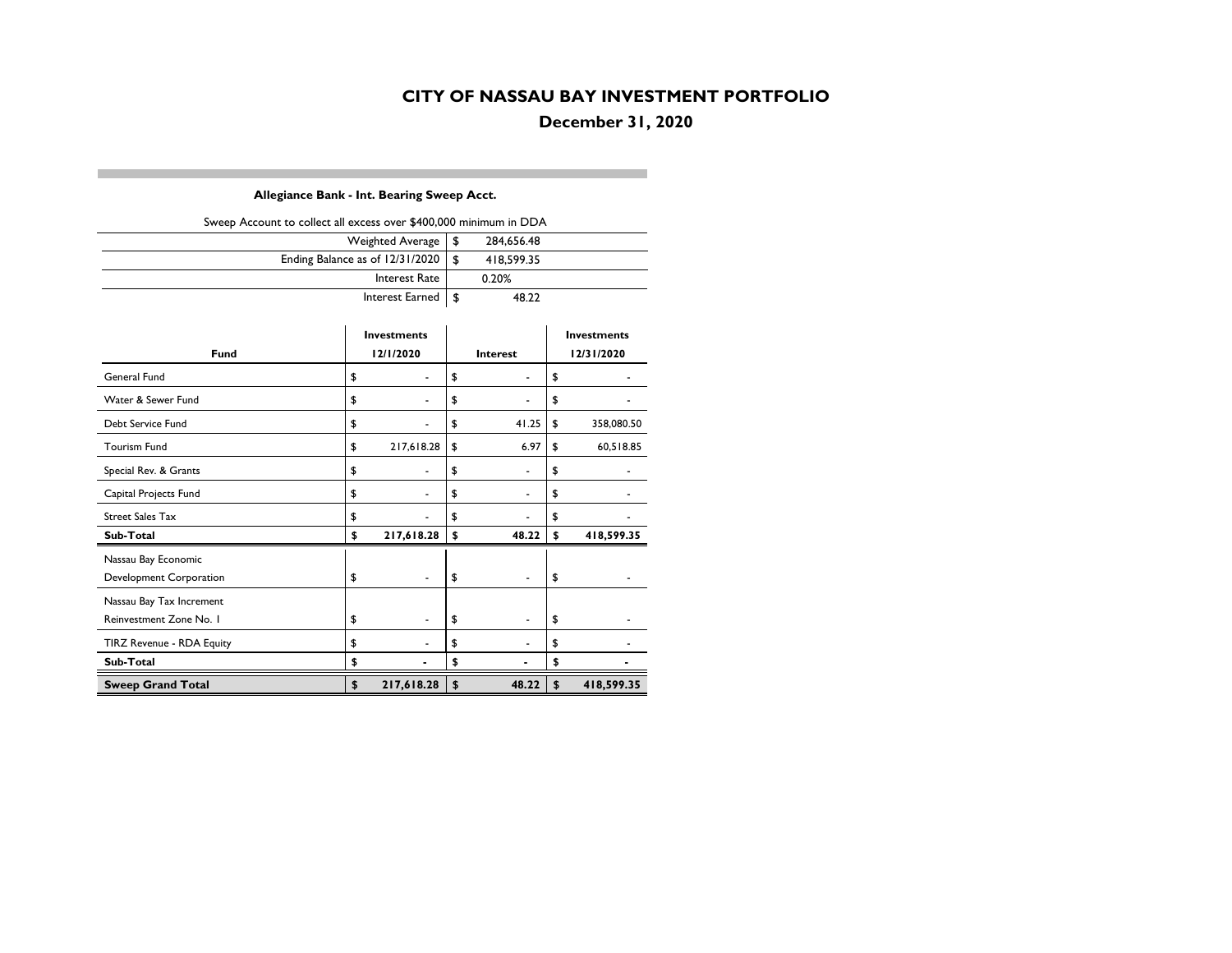## **December 31, 2020**

| <b>Certificates of Deposit</b>                                                                                                                               |                                 |              |    |                          |    |                 |             |                          |    |                                  |  |  |
|--------------------------------------------------------------------------------------------------------------------------------------------------------------|---------------------------------|--------------|----|--------------------------|----|-----------------|-------------|--------------------------|----|----------------------------------|--|--|
|                                                                                                                                                              |                                 |              |    | General Fund \$          |    | 1,017,512.86    |             |                          |    |                                  |  |  |
|                                                                                                                                                              |                                 |              |    | <b>Tourism Fund</b>      | \$ | 240,741         |             |                          |    |                                  |  |  |
|                                                                                                                                                              |                                 |              |    | Fed. Gov. Oblig. Fd      | \$ | 251,182.29      |             |                          |    |                                  |  |  |
|                                                                                                                                                              |                                 |              |    | Total Investments \$     |    | 1,509,436.21    |             |                          |    |                                  |  |  |
|                                                                                                                                                              | <b>Investments</b><br>12/1/2020 |              |    | <b>Additions</b>         |    | <b>Interest</b> | Withdrawals |                          |    | <b>Investments</b><br>12/31/2020 |  |  |
| Morgan Stanley Bank CD 2yr 2.85% (Gen. Fd.)                                                                                                                  | \$                              | 192,136.33   | \$ | $\blacksquare$           | \$ | 459.90          | \$          | $\blacksquare$           | \$ | 192,596.23                       |  |  |
| Morgan Stanley PVT Bank CD 2yr 2.85% (Gen. Fd.)                                                                                                              | \$                              | 192,136.33   | \$ |                          | \$ | 459.90          | \$          |                          | \$ | 192,596.23                       |  |  |
| Citibank CD 3yr 3.10% (Gen. Fd.)                                                                                                                             | \$                              | 192,339.87   | \$ | $\blacksquare$           | \$ | 500.25          | \$          | $\overline{\phantom{a}}$ | \$ | 192,840.12                       |  |  |
| Wells Fargo Bank CD 3yr 3.10% (Gen. Fd.)                                                                                                                     | \$                              | 190,355.00   | \$ | $\overline{\phantom{a}}$ | \$ | 500.25          | \$          | 484.II                   | \$ | 190,371.14                       |  |  |
| Luana Savings Bank CD 3yr 0.40% (Gen. Fd.)                                                                                                                   | \$                              | 249,024.56   | \$ | $\overline{\phantom{a}}$ | \$ | 84.59           | \$          |                          | \$ | 249, 109. 15                     |  |  |
| Ally Bank CD 2yr 2.45% (Tourism Fd.)                                                                                                                         | \$                              | 240,241.66   | \$ |                          | \$ | 499.40          | \$          |                          | \$ | 240,741.06                       |  |  |
| <b>Total CDAR Investments</b>                                                                                                                                | \$                              | 1,256,233.74 | \$ | $\blacksquare$           | \$ | 2,504.29        | \$          | 484.II                   | \$ | 1,258,253.92                     |  |  |
| <b>CD Maturities By Quarter</b><br>$\blacksquare$ Citibank<br>Morgan Stanley PVT<br>Morgan Stanley<br>$\blacksquare$ Ally<br>■ Wells Fargo<br><b>■</b> Luana |                                 |              |    |                          |    |                 |             |                          |    |                                  |  |  |

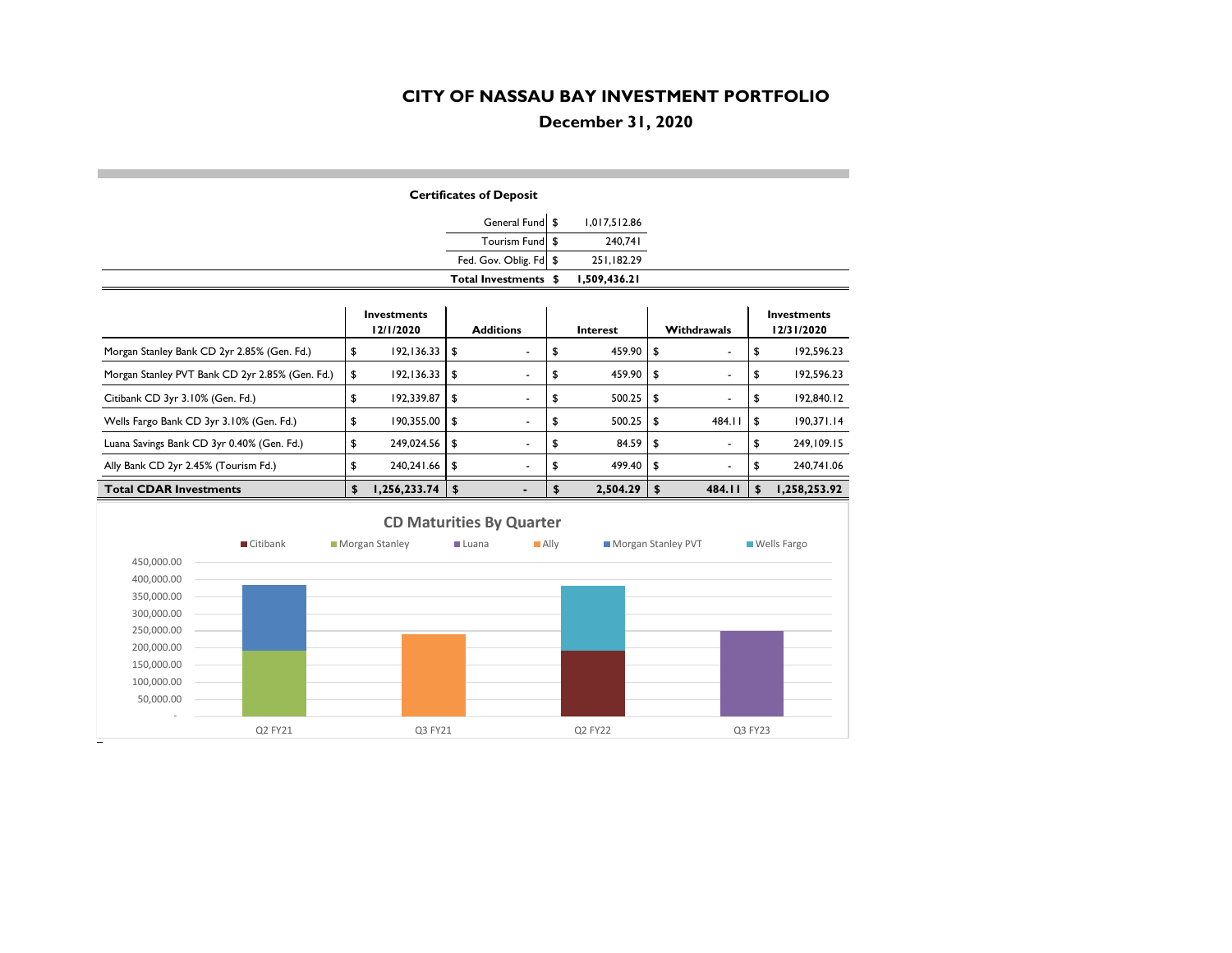## **December 31, 2020**

| <b>Economic Development Corporation</b> |  |
|-----------------------------------------|--|
|-----------------------------------------|--|

|                                              | Investments |      |                  |     |          |      | Investments        |                  |
|----------------------------------------------|-------------|------|------------------|-----|----------|------|--------------------|------------------|
|                                              | 12/1/2020   |      | <b>Additions</b> |     | Interest |      | <b>Withdrawals</b> | 12/31/2020       |
| Texpool - EDC - Int. Rate 0.0909%            | 453.151.07  |      | 52,248.12        | ∣\$ | 36.98    |      | 103,250.00         | 402,186.17       |
| TCB - EDC BizReward Checking                 | 21.827.45   | l Si |                  | \$  |          | -\$  |                    | 21,827.45        |
| TCB - EDC BizReward Savings - Int. Rate .35% | 243.819.74  | l S  |                  |     | 72.48    | - \$ |                    | \$<br>243.892.22 |
| <b>Total EDC Investments</b>                 | 718,798.26  |      | 52,248.12        |     | 109.46   |      | 103,250.00         | 667,905.84       |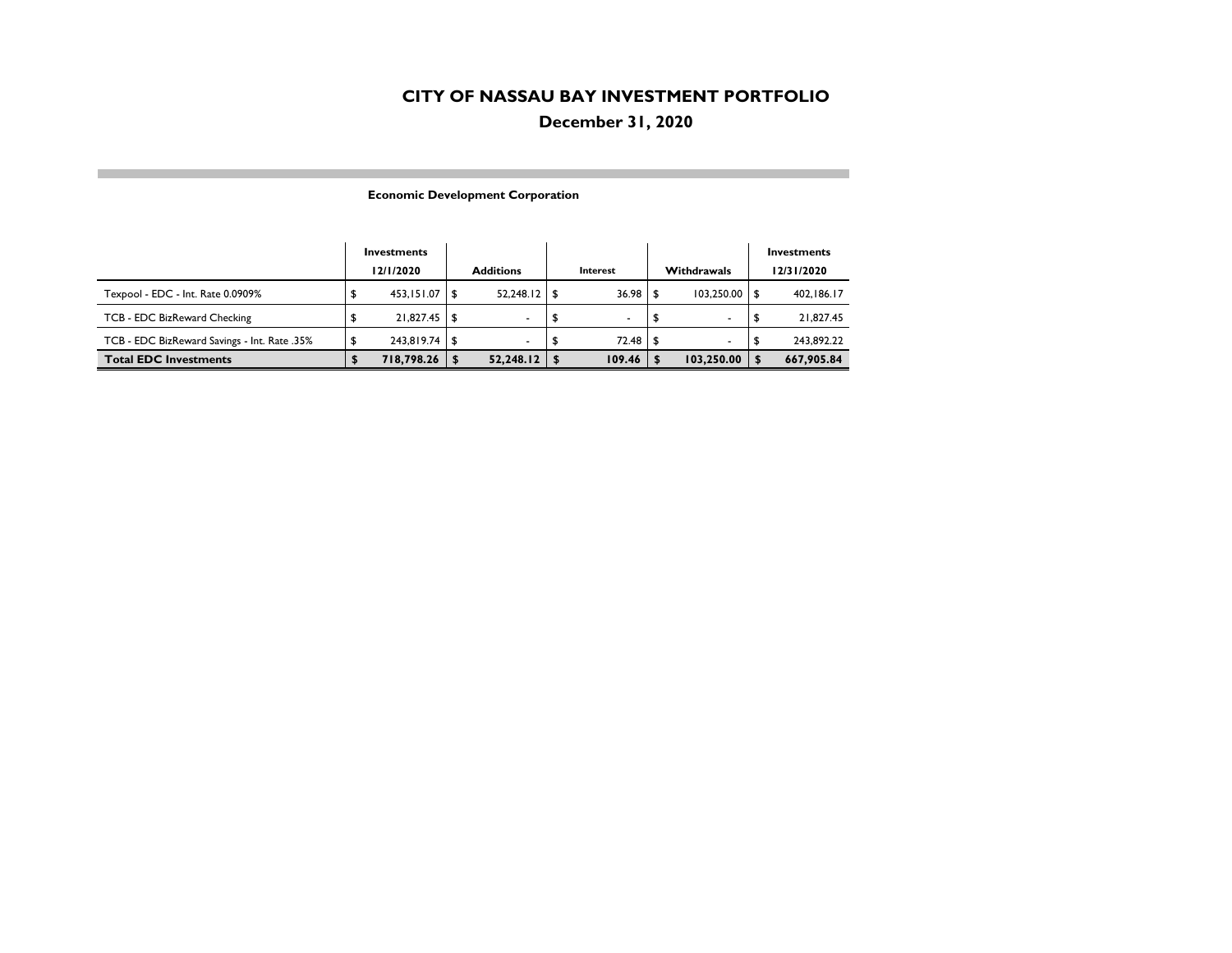## **December 31, 2020**

|                                              | Investments<br>12/1/2020 |            |      | <b>Additions</b>         | Interest |        |    | <b>Withdrawals</b>       | Investments<br>12/31/2020 |            |  |  |
|----------------------------------------------|--------------------------|------------|------|--------------------------|----------|--------|----|--------------------------|---------------------------|------------|--|--|
|                                              |                          |            |      |                          |          |        |    |                          |                           |            |  |  |
| Logic - RDA - Int. Rate .1504%               | ₽                        | 292,292.73 | -\$  | $\blacksquare$           | \$       | 36.38  |    | 107,745.00               | - \$                      | 184,584.11 |  |  |
| TCB - CD 3yr 1.85%                           | \$                       | 161,058.71 | -\$  | $\overline{\phantom{a}}$ | \$       | 252.96 | \$ |                          | \$                        | 161,311.67 |  |  |
| TCB - RDA BizReward Checking                 |                          | 20,403.50  | l \$ | $\overline{\phantom{a}}$ | \$       |        | \$ |                          |                           | 20,403.50  |  |  |
| TCB - RDA BizReward Savings - Int. Rate .35% |                          | 143,480.20 | ∣\$  | $\blacksquare$           | Φ        | 42.65  | \$ | $\overline{\phantom{a}}$ | ъ                         | 143,522.85 |  |  |
| <b>Total RDA Investments</b>                 |                          | 617,235.14 |      |                          |          | 331.99 |    | 107,745.00               |                           | 509,822.13 |  |  |

#### **Nassau Bay Redevelopment Authority**